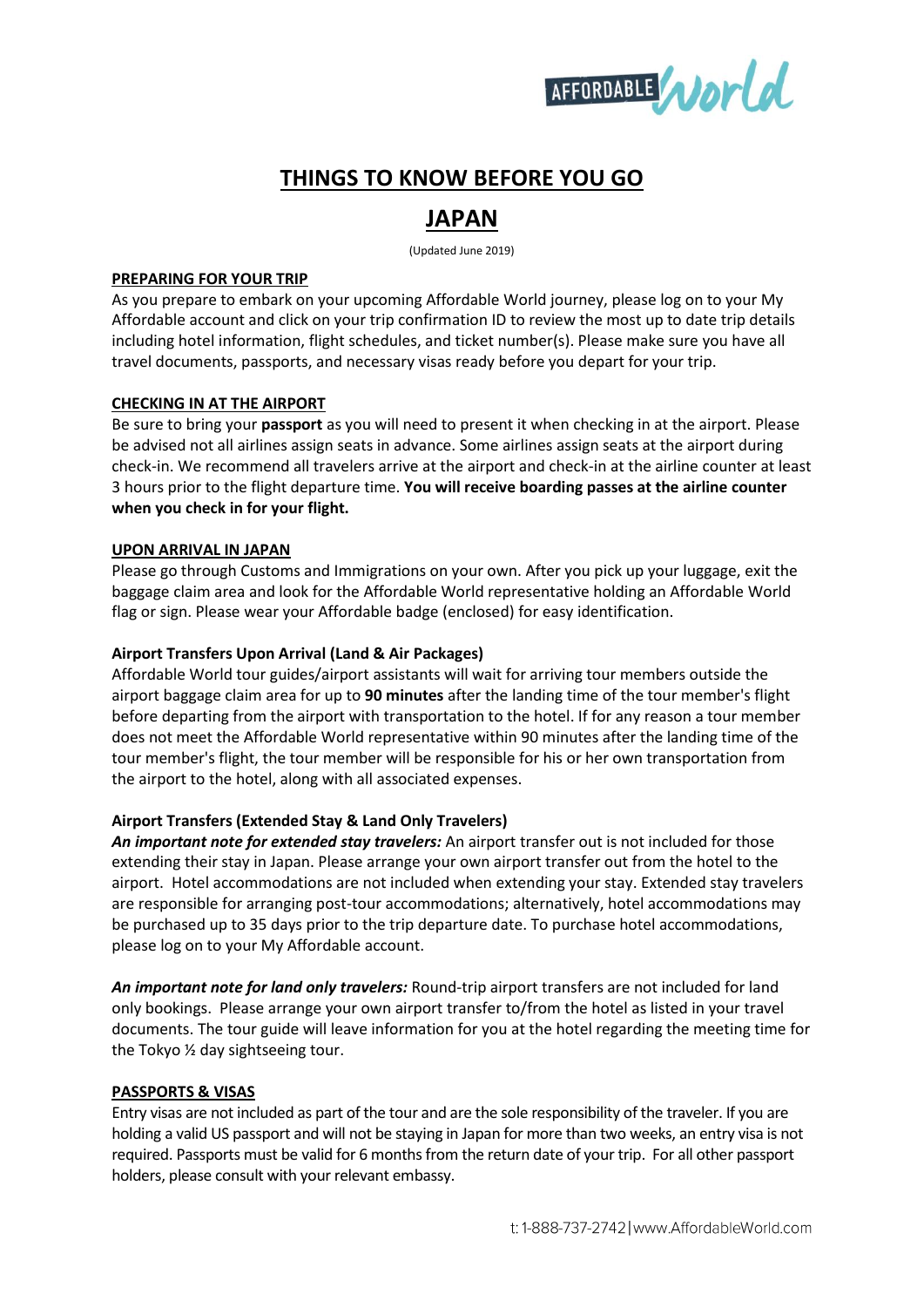

## **BAGGAGE**

Baggage allowance for international flights may vary by airline and is subject to change at any time. Please refer to the below information for Singapore Airlines and Air China baggage policy as of November  $1<sup>st</sup>$  2016. For up to date baggage allowance information, please check directly with the airlines.

#### **Baggage Allowance:**

- **Singapore Airlines International Flights** →Singapore Airlines allows 2 pieces check-in luggage (max 23 kg each) and one carry on piece not exceeding 7 kg for hand luggage on international flights
- Air China International Flights → The standard free baggage allowance on international flights from the U.S to Japan is 2 pieces per person, up to 50 lbs each. Carry on baggage is limited to one piece per person up to 5 kg
- **Please keep in mind the standard free baggage allowance on Inter-Asia flights is 1-piece check in luggage**

## **Important Luggage Info & Tips:**

- **Please note, there is no porter service provided throughout your tour. During the tour, please always keep an eye on your personal belongings and valuables. Be aware of your surroundings when going out on your own.**
- Baggage is the sole responsibility of the traveler. We recommend using a TSA approved luggage lock and **Affordable World** luggage tags (enclosed) showing the name and contact information of the owner, and tour code
- DO NOT pack medicine, valuables, and other personal necessities in checked luggage. Keep these items in your carry-on bag
- Consider packing a change of clothing and toiletry in your carry-on bag to avoid inconvenience caused by delays or lost luggage
- Power bank chargers over 20,000 mAh are restricted from carry on and check in luggage
- Power bank mAh capacity must be clearly labelled by manufacturer on the charger
- Please visit www.tsa.gov for USA carry on restrictions
- **Important Note: Affordable World representatives cannot enter the luggage claim area. After you collect your luggage and exit customs, our local Affordable World representative will be waiting for you with an Affordable World flag or sign. Please wear your Affordable World badge for easy identification.**

#### **CURRENCY**

Japanese currency is called Yen. The exchange rate is about 109 Yen to 1 US dollar as of May 2019. You may exchange your yen at a bank or hotel to obtain best exchange rates or ask your local guide when in Japan. Most department stores, hotels and restaurants will accept major credit cards such as American Express, Visa, and MasterCard. However it is more convenient to use cash especially if you are planning to shop and eat in smaller shops.

#### **TIPPING**

*An important note on tipping* - please note gratuities are not included in your tour cost; they are a way of showing your appreciation to our guides and drivers. Our guides and drivers greatly appreciate any tips you would like to give them Affordable World suggests tipping in the following manner (in USD \$)

**Local guide** - \$7 per person per day given at the end of the stay in each city **Local driver** - \$3 per person per day given at the end of the stay in each city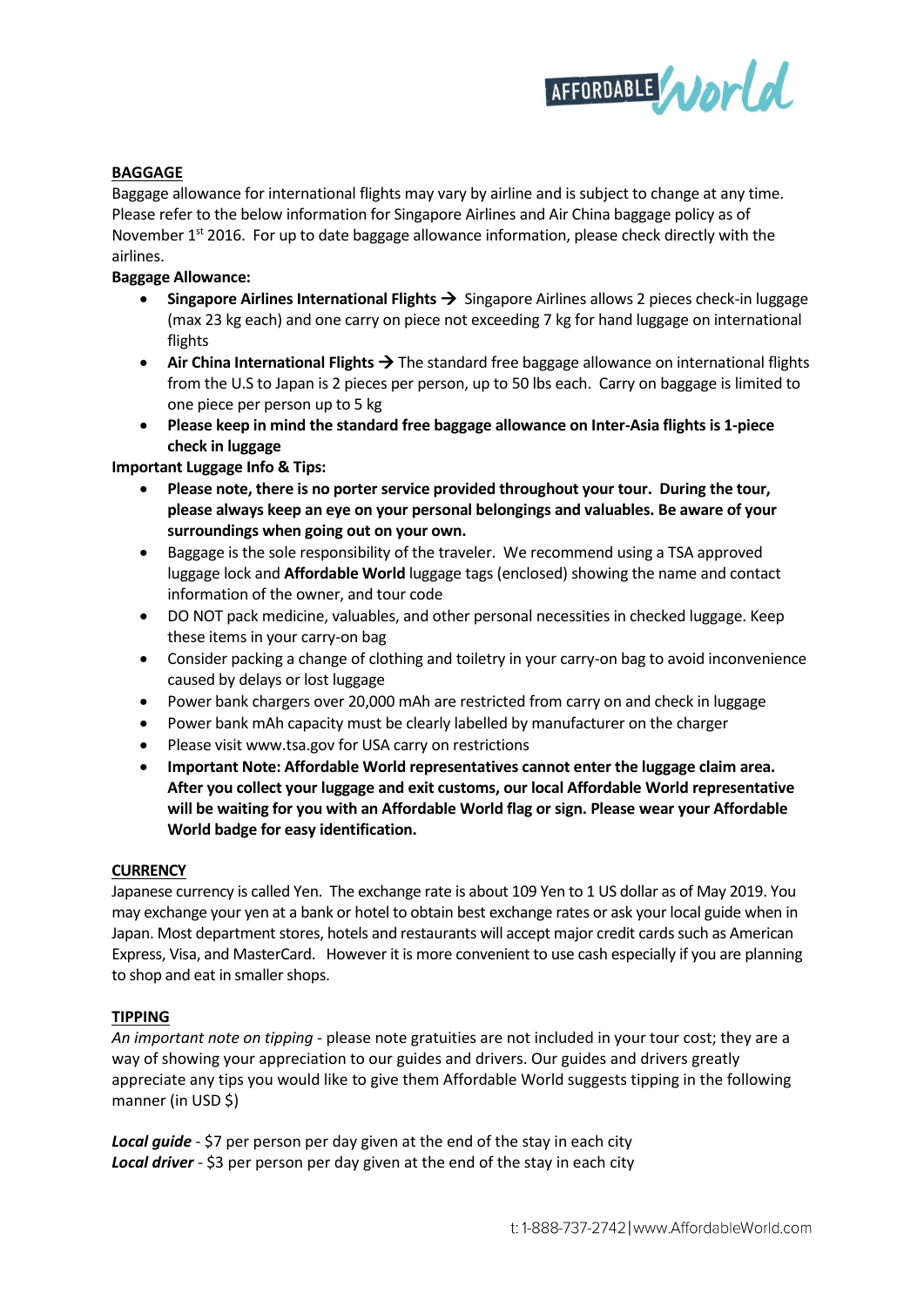

#### **HEALTH & MEDICAL MATTERS**

Medical and vaccination requirements vary between countries and it is important you check with your family doctor or a qualified medical professional for the most up to date travel health information for the region you are visiting. Due to the length of the trip, it is advised you consult your doctor for existing medical/dental conditions before departure It is advised to pack any prescription medicine in your carry-on hand luggage. Please make sure prescription medicine is fully labelled. It may also be useful to bring aspirin, over-the-counter medicine for the flu, indigestion, motion sickness, etc. In case of illness during the trip, please notify your tour guide for immediate assistance.

Please keep in mind, some of our city and optional tours incorporate active elements such as ingress and egress from buses and/or vessels, walking long distances, or sightseeing; you are responsible for familiarizing yourself with the level of activity that will be involved in your tour. Please note, some sightseeing and optional tours may involve walking around historic sites with uneven walkways, stairs, and/or long distances.

#### **ELECTRICAL REQUIREMENTS**

Leading hotels in big cities within Japan have two outlets of 110 and 220 volts, but their sockets usually accept two-prong plugs only.

#### **TIME DIFFERENCE**

The time difference between major cities in North America and Japan is as below:

- Los Angeles & San Francisco + 16 hours
- New York + 13 hours

#### **MEALS**

Meals are included in Japan as per itinerary; meals provided during the tour are based on the local cuisine and menu. We regret to inform you that Affordable World is unable to confirm any special meal requests as it is based on the availability of the providing restaurants, hotels, and airlines. Please contact the airlines directly to place special meal requests for your flights.

#### **HOTEL ACCOMODATIONS**

Hotel accommodations are based on two adults sharing one twin bedded room, double occupancy, and one single bed for solo travelers. Generally, the hotel rooms and bed sizesin Japan are small, but clean and comfortable.

#### **CULTURE & RESPECT**

Always dispose of litter and cigarette butts thoughtfully. It is considered impolite to make loud phone calls, eat or drink on public transport.

#### **MOBILE PHONES**

Most mobile phones can be used in Japan; however, some older phones may not work. Compatible phones may work for voice calls via international roaming (check with your home provider for details) or a SIM card (unlocked handsets only). Please ensure that you check your data plan before departing to check the data rates, as they can be expensive. Alternatively, phones with wireless network (Wi-Fi) connectivity can take advantage of the numerous paid and free Wi-Fi hotspots found around the country.